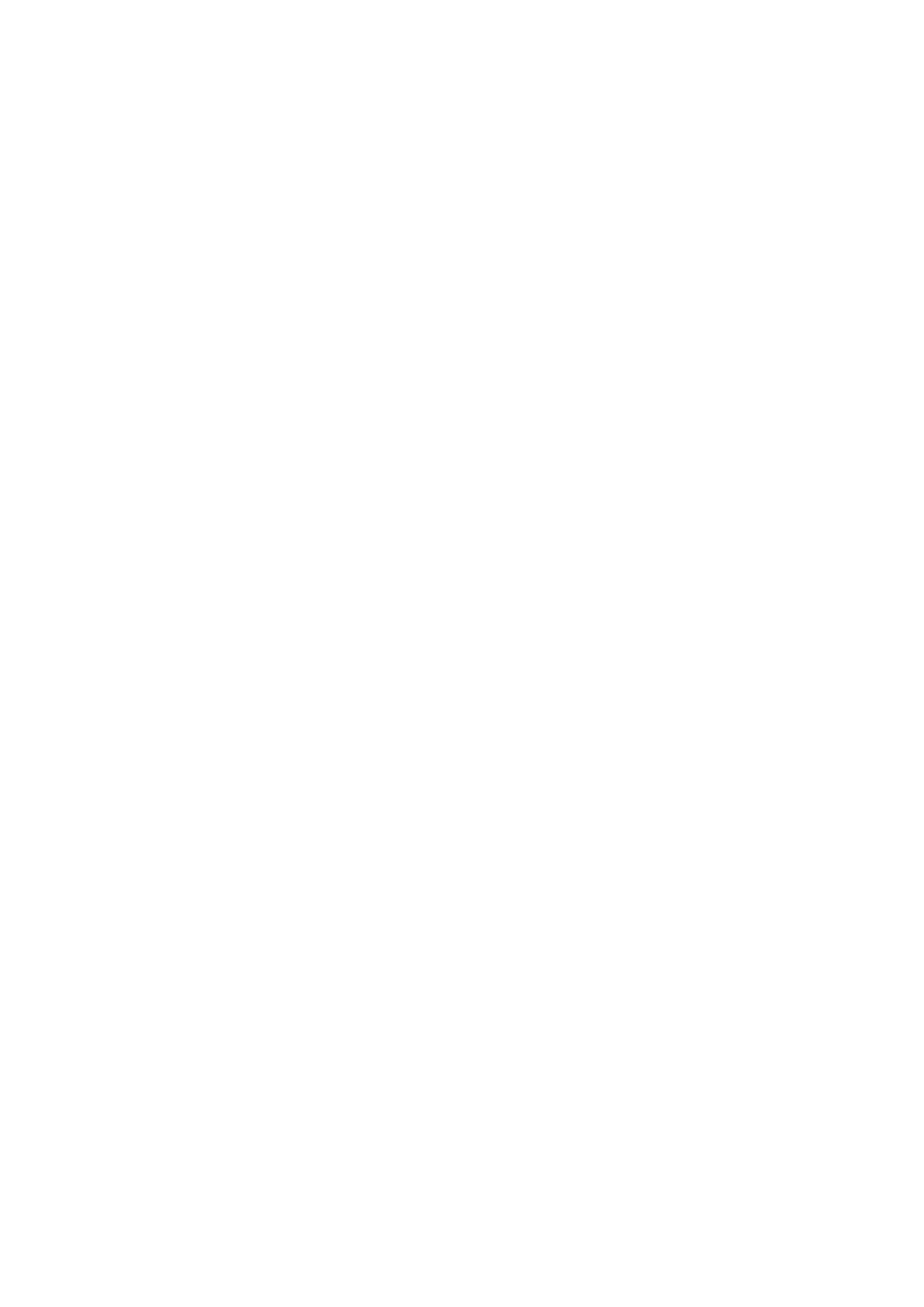## **How to attend an ICMMS 2022 session**

- 1. Download and install Webex meet software/app in your laptop/mobile
- 2. Click the **Webex meet icon (1)** provided against each session of the schedule to enter.

Or join the meeting using **Meeting Number** and **password provided** to you.

3. You will be directed to the follow window

| <b>CD</b> Webex |                           | Inaugural/Keynote/Valedictory Sessions (ICMMS2022)<br>09:00 - 18:00                  |                               | $_{\odot}$<br>$\overline{\phantom{a}}$<br>$\Box$ $\times$<br>Minimize |
|-----------------|---------------------------|--------------------------------------------------------------------------------------|-------------------------------|-----------------------------------------------------------------------|
|                 |                           |                                                                                      |                               |                                                                       |
|                 |                           | NM                                                                                   |                               |                                                                       |
|                 | © Connect to video system | Audio: Use computer audio                                                            | @ Test speaker and microphone |                                                                       |
|                 |                           | $\mathcal{L}$ Unmute $\checkmark$<br>$\mathbb{Q}$ Start video $\vee$<br>Join meeting |                               |                                                                       |

- 4. If you are a Registered Participant, then you can see **Join meeting** icon on the page.
- 5. Please join the session at least  $5 10$  minutes prior to the scheduled time.
- 6. Please ensure your camera and mic is working by clicking the icons.
- 7. Mute your mic before entering the session and unmute it only when you want to speak.
- 8. Please make sure of stable internet connections in order to avoid interruptions.

**Enjoy ICMMS2022 through Webex.**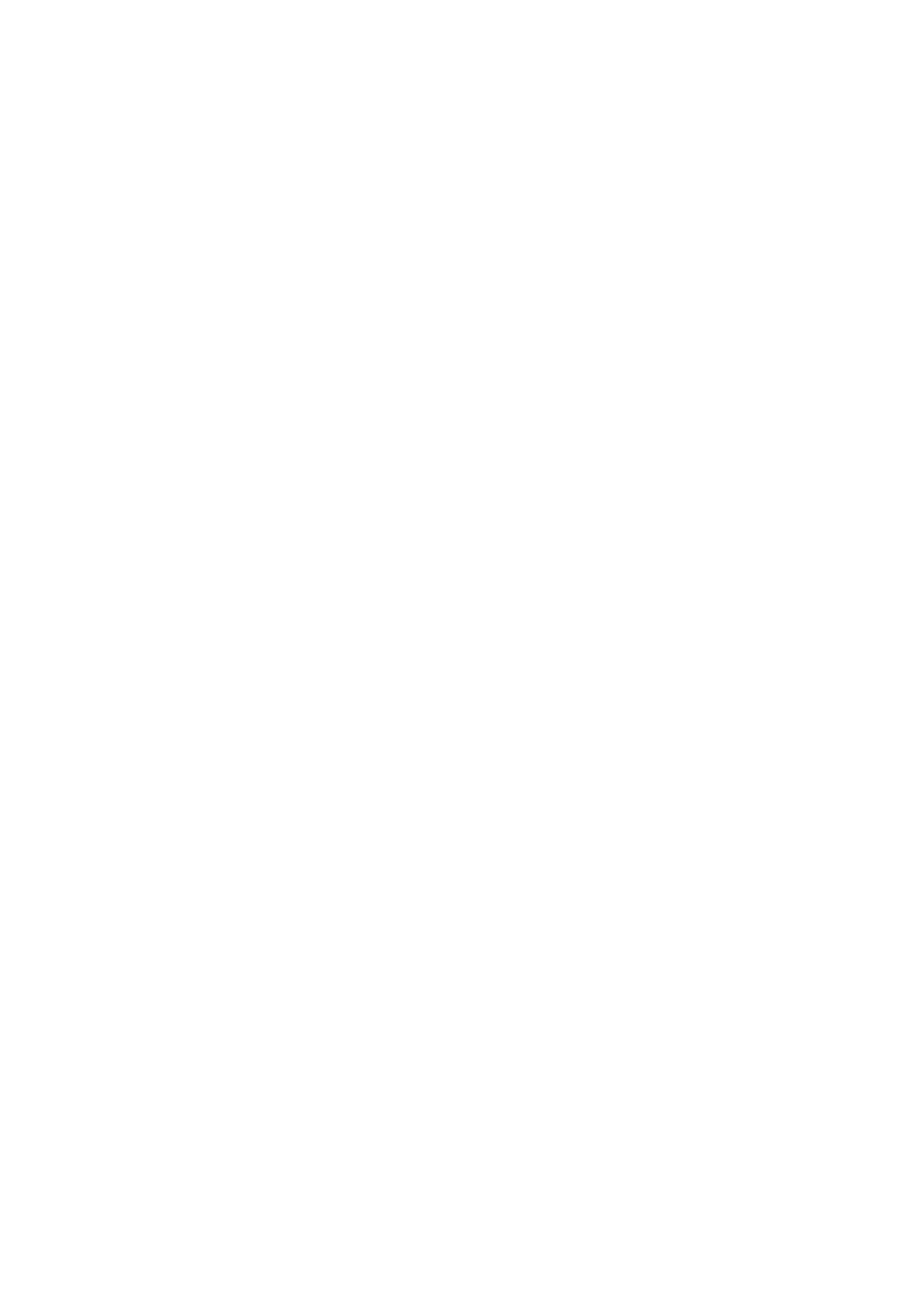

#### PROGRAM SCHEDULE

**DAY 01 DATE 10/03/2022**

| <b>INAUGURAL SESSION - 09.30 Hrs to 10.15 Hrs (IST)</b> |                                                                |                                     |                                                                                                                                                        |
|---------------------------------------------------------|----------------------------------------------------------------|-------------------------------------|--------------------------------------------------------------------------------------------------------------------------------------------------------|
| <b>SESSION</b>                                          | <b>SCHEDULE</b><br>(IST)                                       | ID                                  | <b>SESSION DETAILS</b>                                                                                                                                 |
| <b>Plenary</b><br><b>Session 1</b>                      | 10.15 Hrs to<br><b>11.00 Hrs</b>                               | <b>Keynote</b><br><b>Session 01</b> | Speaker: Dr. Jack W. Baker<br>Title of session: Performance-based engineering for<br>simulation of regional post-earthquake recovery and<br>resilience |
| <b>Technical</b><br>Paper<br><b>Presentation</b>        | 11.15 Hrs to<br>13.00 Hrs                                      | <b>Technical Session</b><br>1& 2    |                                                                                                                                                        |
| LUNCH BREAK - 13.00 Hrs to 14.00 Hrs                    |                                                                |                                     |                                                                                                                                                        |
| <b>Plenary</b><br><b>Session 2</b>                      | 14.00 Hrs to<br>14.45 Hrs                                      | <b>Keynote</b><br><b>Session 02</b> | Speaker: Dr. C.S. Manohar<br>Title of session: Bayesian methods for structural system<br>identification: laboratory and field level investigations     |
|                                                         | 14.45 Hrs to<br>15.30 Hrs                                      | <b>Keynote</b><br><b>Session 03</b> | Speaker: Dr. Roger P. West<br>Title of session: High strength pre-cast concrete<br>sandwich panels for retrofitting or over-cladding                   |
| <b>BREAK - 15.30 Hrs to 15.45 Hrs</b>                   |                                                                |                                     |                                                                                                                                                        |
| <b>Technical</b><br>Paper<br><b>Presentation</b>        | 15.45 Hrs to<br><b>Technical Session</b><br>17.30 Hrs<br>3 & 4 |                                     |                                                                                                                                                        |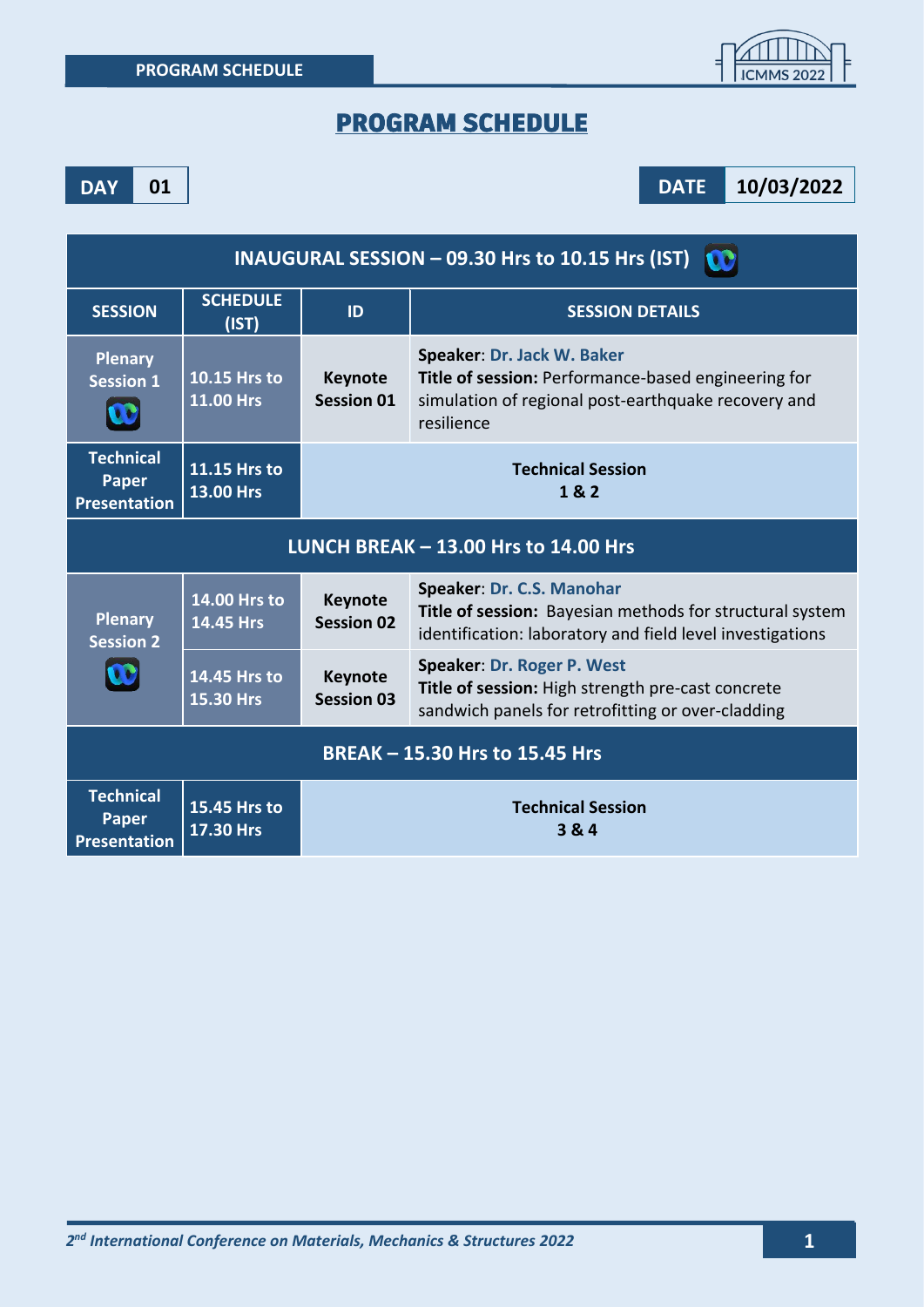

**DAY 02 DATE 11/03/2022**

| <b>SESSION</b>                                          | <b>SCHEDULE</b><br>(IST)                                     | ID                                  | <b>SESSION DETAILS</b>                                                                                                                                               |
|---------------------------------------------------------|--------------------------------------------------------------|-------------------------------------|----------------------------------------------------------------------------------------------------------------------------------------------------------------------|
| <b>Plenary</b><br><b>Session 3</b>                      | 09.30 Hrs to<br>10.15 Hrs                                    | <b>Keynote</b><br><b>Session 04</b> | <b>Speaker: Dr. Sujith Mangalathu</b><br>Title of session: Analytics-Driven Models to Support the<br>Design and Service-Life Management of Infrastructure<br>Systems |
| œ                                                       | 10.15 Hrs to<br><b>11.00 Hrs</b>                             | <b>Keynote</b><br><b>Session 05</b> | Speaker: Dr. Meher Prasad A.<br>Title of session: Introduction to precast concrete and<br>experimental investigation                                                 |
| <b>Technical</b><br>Paper<br><b>Presentation</b>        | 11.15 Hrs to<br>13.00 Hrs                                    |                                     | <b>Technical Session</b><br>5&6                                                                                                                                      |
| LUNCH BREAK - 13.00 Hrs to 14.00 Hrs                    |                                                              |                                     |                                                                                                                                                                      |
| <b>Plenary</b><br><b>Session 4</b>                      | 14.00 Hrs to<br>14.45 Hrs                                    | <b>Keynote</b><br><b>Session 06</b> | Speaker: Dr. N. Ganesan<br>Title of session: Studies on Hybrid Fibre Reinforced High<br><b>Performance Concrete</b>                                                  |
| OD                                                      | 14.45 Hrs to<br><b>15.00 Hrs</b>                             | <b>Keynote</b><br><b>Session 07</b> | Speaker: Dr. Sriramula Srinivas<br>Title of session: Reliability based safety factors for<br>offshore wind turbines                                                  |
| <b>BREAK - 15.30 Hrs to 15.45 Hrs</b>                   |                                                              |                                     |                                                                                                                                                                      |
| <b>Technical</b><br><b>Paper</b><br><b>Presentation</b> | <b>Technical Session</b><br>15.45 Hrs to<br>7&8<br>17.30 Hrs |                                     |                                                                                                                                                                      |

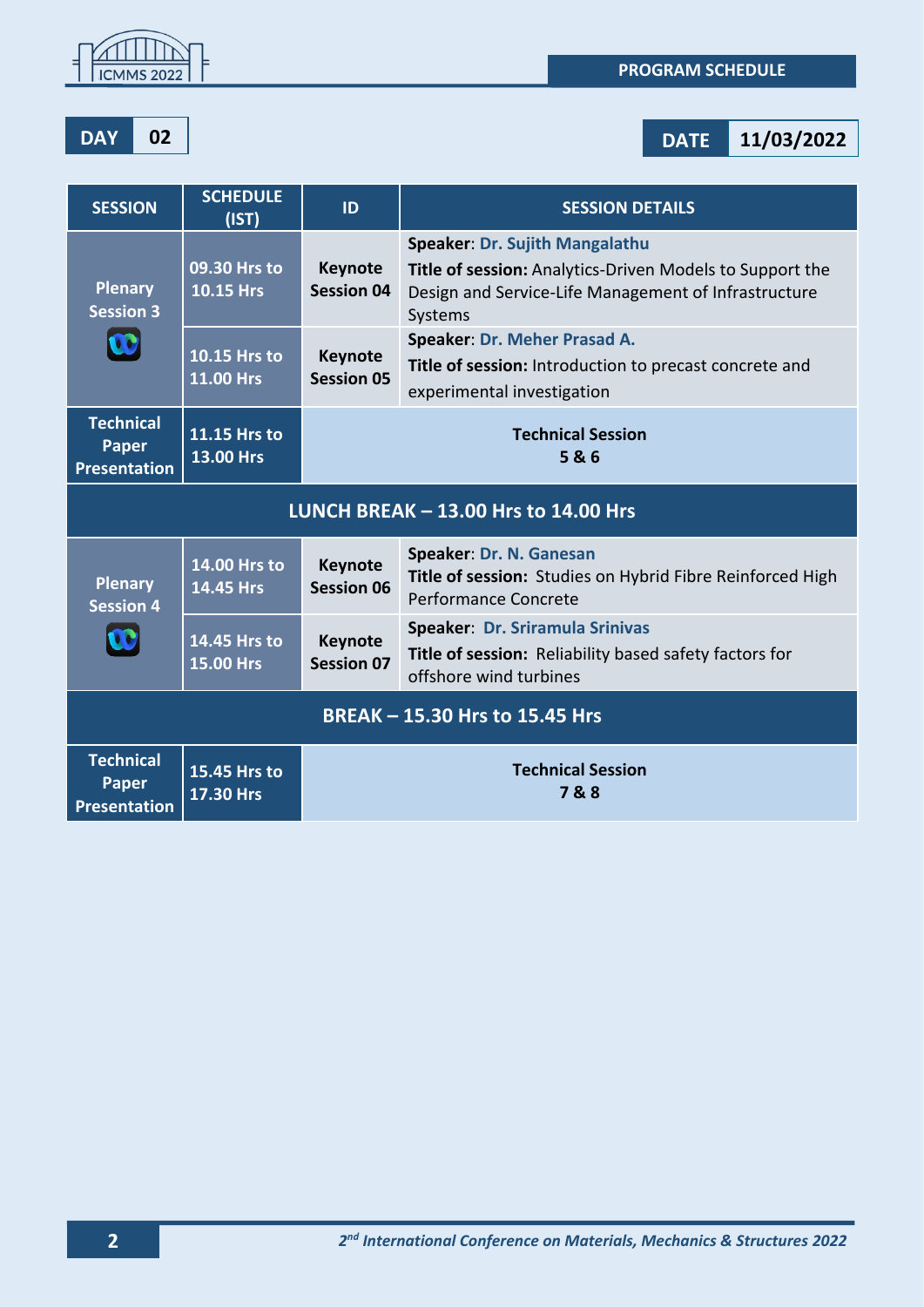

**DAY 03 DATE 12/03/2022**

| <b>SESSION</b>                                          | <b>SCHEDULE</b><br>(IST)         | ID                                  | <b>SESSION DETAILS</b>                                                                                                                  |
|---------------------------------------------------------|----------------------------------|-------------------------------------|-----------------------------------------------------------------------------------------------------------------------------------------|
| <b>Plenary</b><br><b>Session 5</b>                      | 09.30 Hrs to<br><b>10.15 Hrs</b> | <b>Keynote</b><br><b>Session 08</b> | Speaker: Dr. Anoop Krishnan<br>Title of session: Artificial Intelligence and Machine<br>Learning for Construction Materials Modeling    |
|                                                         | 10.15 Hrs to<br><b>11.00 Hrs</b> | <b>Keynote</b><br><b>Session 09</b> | Speaker: Dr. Pijush Samui<br>Title of session: Artificial Intelligence in Materials,<br><b>Mechanics and Structures</b>                 |
| <b>Technical</b><br><b>Paper</b><br><b>Presentation</b> | 11.15 Hrs to<br>13.00 Hrs        | <b>Technical Session</b><br>9 & 10  |                                                                                                                                         |
| LUNCH BREAK - 13.00 Hrs to 14.00 Hrs                    |                                  |                                     |                                                                                                                                         |
|                                                         |                                  |                                     |                                                                                                                                         |
| <b>Plenary</b><br><b>Session 6</b>                      | 14.00 Hrs to<br><b>14.45 Hrs</b> | <b>Keynote</b><br>Session 10        | Speaker: Dr. Dipti Ranjan Sahoo<br>Title of session: Experimental techniques for<br>performance assessment of materials and structures. |
| <b>Technical</b><br>Paper<br><b>Presentation</b>        | 14.45 Hrs to<br>16.30 Hrs        |                                     | <b>Technical Session</b><br>11                                                                                                          |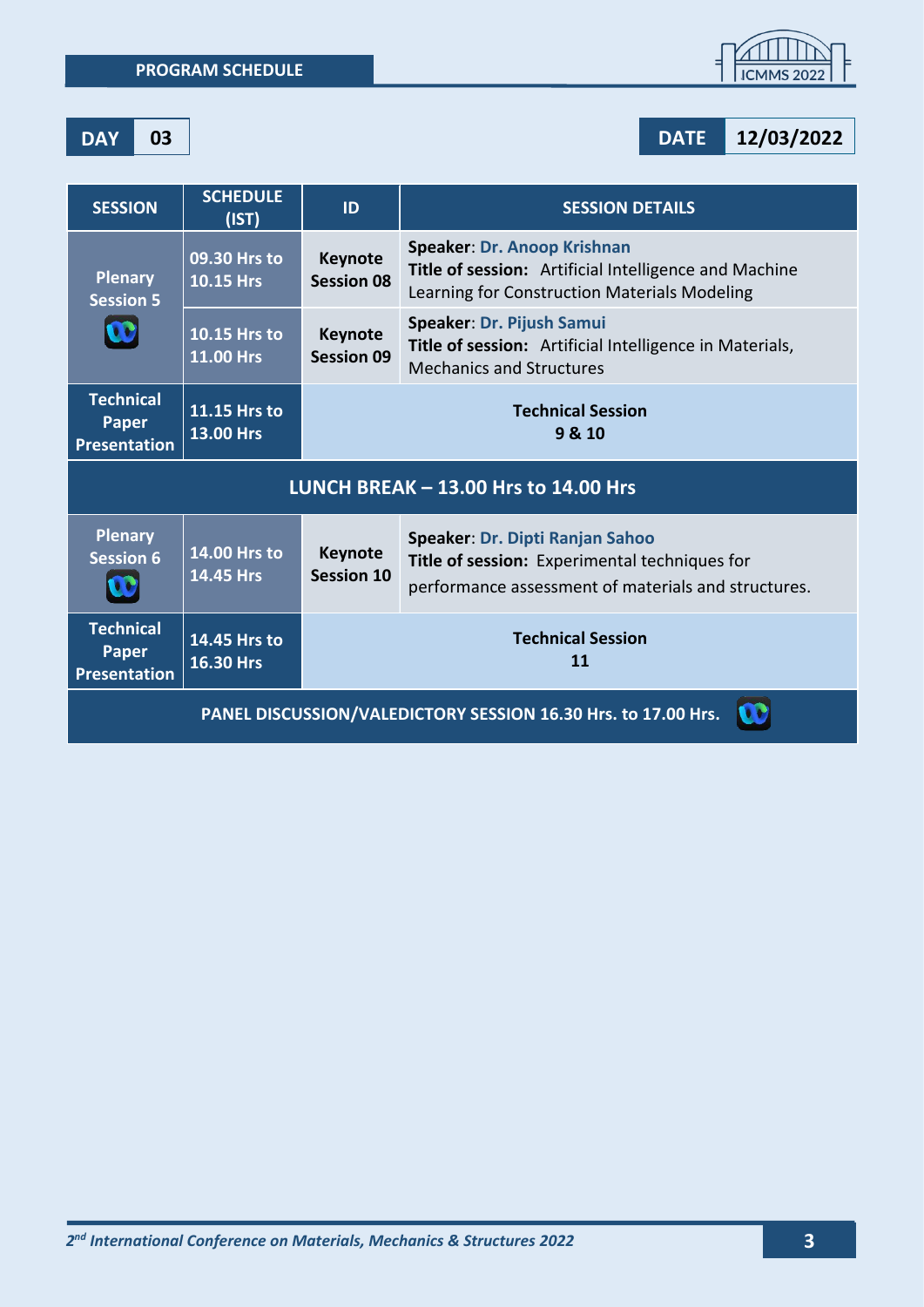

**TECHNICAL PAPER PRESENTATION**

### TECHNICAL PAPER PRESENTATION

**DATE 10/03/2022 TIME 11.15 to 13.00**

| <b>TECHNICAL SESSION 1</b>                                               |                 |                                                                                                                                                                                                                   |  |
|--------------------------------------------------------------------------|-----------------|-------------------------------------------------------------------------------------------------------------------------------------------------------------------------------------------------------------------|--|
| <b>Theme</b><br><b>Meeting Number : 2644 750 4826</b><br><b>Password</b> | : ICMMS2022     | <b>LINK</b><br>: Earthquake/Seismic Engineering                                                                                                                                                                   |  |
| <b>SCHEDULE</b>                                                          | <b>PAPER ID</b> | <b>PAPER DETAILS</b>                                                                                                                                                                                              |  |
| 11.15 Hrs to<br>11.30 Hrs                                                | 023             | Identification of the domain of significance for bidirectional analysis<br>under seismic excitation<br>Atanu Santra*, Rana Roy                                                                                    |  |
| 11.30 Hrs to<br>11.45 Hrs                                                | 035             | Wavelet analysis of near-field ground motions from the MW 7.6 1999<br>Chi-Chi earthquake Taiwan<br>Faisal Mehraj Wani*, Mohammed Mujtaba Moid, Kanigiri Chandrakanth Reddy,<br>Jayaprakash Vemuri, Rajaram Chenna |  |
| 11.45 Hrs to<br>12.00 Hrs                                                | 050             | Pushover analysis of RC building frames with various pile group<br>configuration<br>Prathyusha Tenepalli*                                                                                                         |  |
| 12.00 Hrs to<br>12.15 Hrs                                                | 059             | Seismic response of RCC building under column removal scenario<br>Snehal Kaushik*                                                                                                                                 |  |
| 12.15 Hrs to<br>12.30 Hrs                                                | 063             | Investigate the effect of floating column and composite transfer beam<br>under the influence of seismic forces<br>Amit A Kaloji*, Nikhil A Jambhale, Dr. Tejas D. Doshi                                           |  |
| 12.30 Hrs to<br><b>12.45 Hrs</b>                                         | 086             | Influence of bay span length on near-field seismic response of steel<br>moment resisting frames<br>Bahubali Jayapal Kottalage, Muhamed Safeer Pandikkadavath*, Sujith<br>Mangalathu                               |  |
| 12.45 Hrs to<br>13.00 Hrs                                                | 093             | Influence of span length on seismic mainshock - aftershock response of<br><b>RC-bridges pre-exposed to scouring</b><br>Jithiya K. K, Muhamed Safeer Pandikkadavath*, Praveen Nagarajan, Sujith<br>Mangalathu      |  |

*\*Corresponding Author*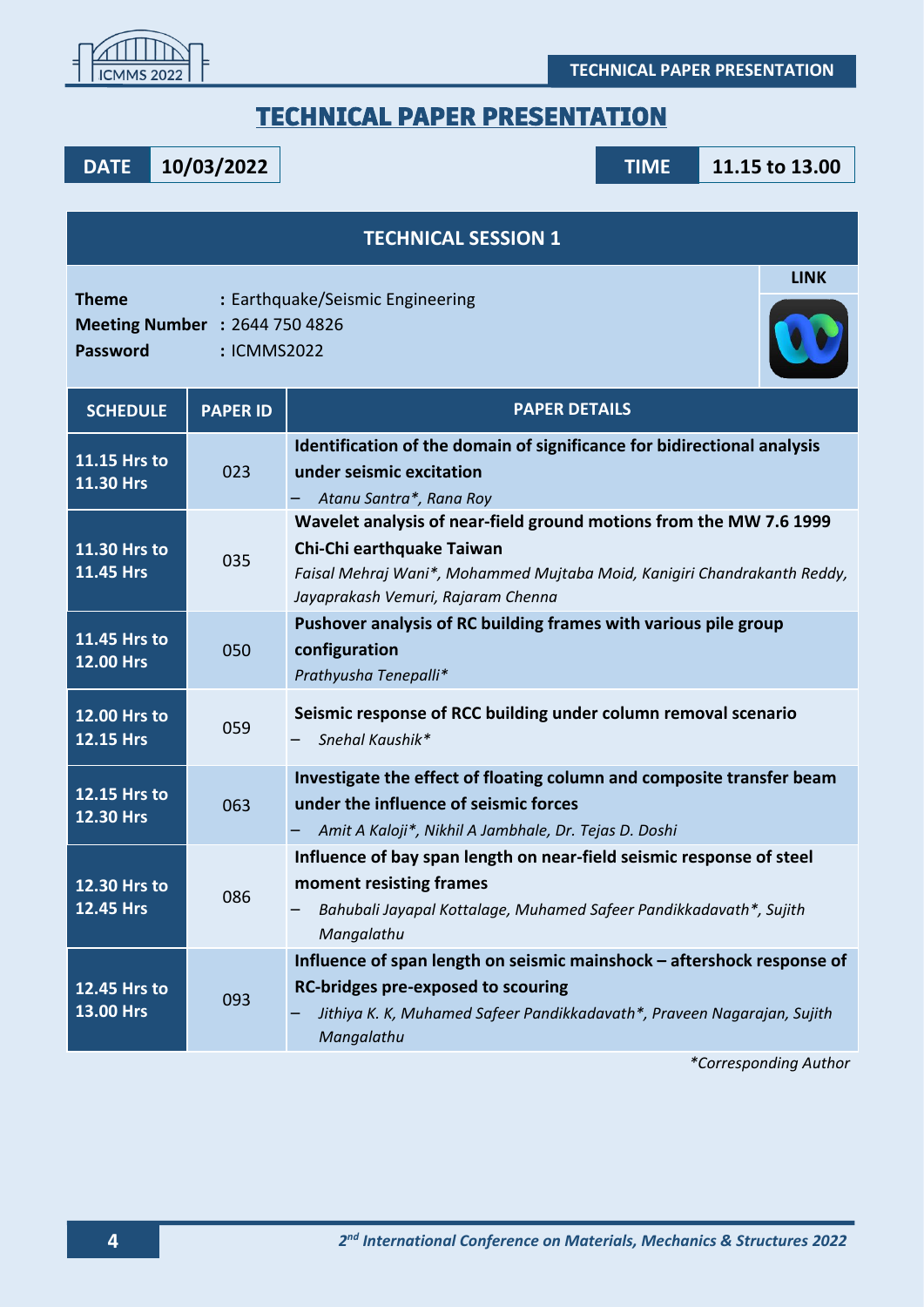|                                                                   |                 | <b>TECHNICAL SESSION 2</b>                                                                                                                                                     |
|-------------------------------------------------------------------|-----------------|--------------------------------------------------------------------------------------------------------------------------------------------------------------------------------|
| <b>Theme</b><br>Meeting Number : 2640 253 3365<br><b>Password</b> | : ICMMS2022     | <b>LINK</b><br>: Earthquake/Seismic Engineering                                                                                                                                |
| <b>SCHEDULE</b>                                                   | <b>PAPER ID</b> | <b>PAPER DETAILS</b>                                                                                                                                                           |
| 11.15 Hrs to<br>11.30 Hrs                                         | 012             | Use of IDA to estimate variations in drift demands of irregular RCC<br>buildings<br>Nidhi J. Sitapra*, Kunal P. Shukla, Dr. Tarak P. Vora, Amit J. Thoriya                     |
| 11.30 Hrs to<br>11.45 Hrs                                         | 015             | Infilled steel frames subjected to seismic loads<br>Pradeep A R*, Dr.C Rangaraj, Dr.N Jayaramappa                                                                              |
| 11.45 Hrs to<br>12.00 Hrs                                         | 025             | Consequences of sequence of motion. implications of site<br>characteristics<br>Arghyadeep Banerjee*, Rana Roy                                                                  |
| 12.00 Hrs to<br>12.15 Hrs                                         | 027             | Seismic performance of a RC structure exposed to high temperature<br>Megha Mohandas*, Cinitha A, Sreejith K                                                                    |
| 12.15 Hrs to<br>12.30 Hrs                                         | 065             | Response control of base isolated structures using tuned mass dampers<br>- A numerical study<br>Azeem M.*, Sajith A.S., P.V. Indira                                            |
| 12.30 Hrs to<br><b>12.45 Hrs</b>                                  | 092             | Seismic performance assessment of RCS system in comparison with<br>steel and reinforced concrete framed structure<br>Krishna Murari *, P.C. Ashwin Kumar, Saurabh Shiradhonkar |



**DATE 10/03/2022 TIME 11.15 to 13.00**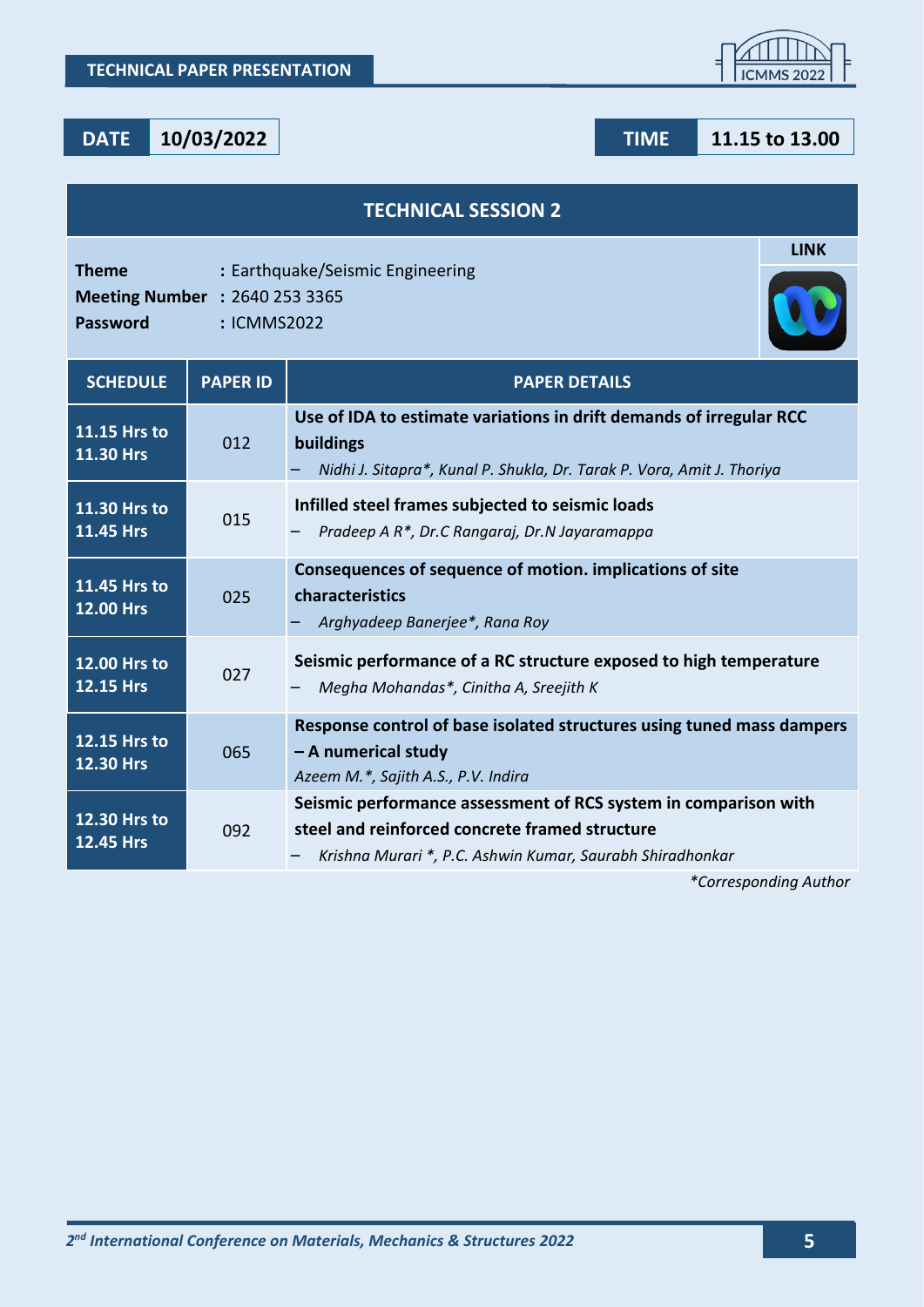

#### **DATE 10/03/2022 TIME 15.45 to 17.30**

| <b>TECHNICAL SESSION 3</b>                        |                                                                               |                                                                                                                                                                                                            |  |  |
|---------------------------------------------------|-------------------------------------------------------------------------------|------------------------------------------------------------------------------------------------------------------------------------------------------------------------------------------------------------|--|--|
| <b>Theme</b>                                      | <b>LINK</b><br>: Earthquake/Seismic Engineering, Composite Structures, Bridge |                                                                                                                                                                                                            |  |  |
| <b>Meeting Number : 2644 927 4593</b><br>Password | Engineering<br>: ICMMS2022                                                    |                                                                                                                                                                                                            |  |  |
| <b>SCHEDULE</b>                                   | <b>PAPER ID</b>                                                               | <b>PAPER DETAILS</b>                                                                                                                                                                                       |  |  |
| 15.45 Hrs to<br>16.00 Hrs                         | 020                                                                           | Influence of parameters on the prediction of dynamic impact factor for<br>railway bridges: A review<br>Kasilingam Senthil*, Divyansh Tewar, Ankur Sharma, Natraj Singh                                     |  |  |
| 16.00 Hrs to<br>16.15 Hrs                         | 031                                                                           | Isogeometric analysis of composite sandwich plates using equilibrium-<br>based stress recovery procedure.<br>Chethan J*, G. S. Pavan                                                                       |  |  |
| 16.15 Hrs to<br>16.30 Hrs                         | 055                                                                           | Seismic behaviour of RC building with multiple soft storey considering<br>different soil conditions<br>Mohammadsaheb Mujawar*, Dr. Tejas D Doshi                                                           |  |  |
| 16.30 Hrs to<br>16.45 Hrs                         | 071                                                                           | Investigate the effect of isolation system for RC structure under seismic<br>forces<br>Faisal Ahmad*, Nikhil A Jambhale, Dr. Tejas D. Doshi                                                                |  |  |
| 16.45 Hrs to<br>17.00 Hrs                         | 094                                                                           | Non-linear finite element analysis and artificial intelligence (ANN)<br>based predictions for RC-beam members strengthened with CFRP<br><b>laminates</b><br>Sagnik Mukhopadhyay*, Subhashish Roy Chowdhury |  |  |

*\*Corresponding Author*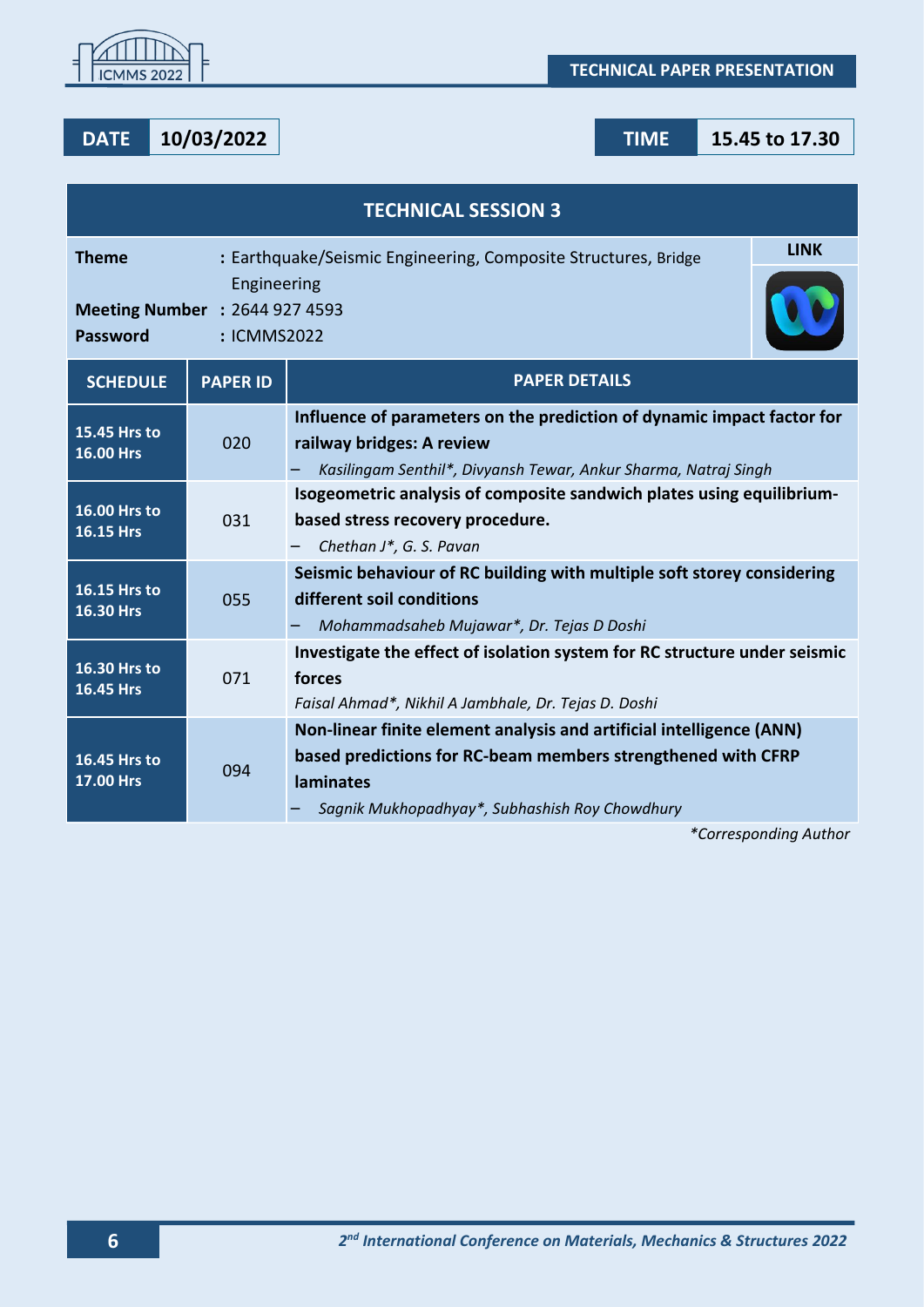$$
10/03/2022
$$

| Theme<br><b>Meeting Number : 2641 273 3757</b><br><b>Password</b> | : ICMMS2022     | : Earthquake/Seismic Engineering, Tall Structures                                                                                                                        |
|-------------------------------------------------------------------|-----------------|--------------------------------------------------------------------------------------------------------------------------------------------------------------------------|
| <b>SCHEDULE</b>                                                   | <b>PAPER ID</b> | <b>PAPER DETAILS</b>                                                                                                                                                     |
| 15.45 Hrs to<br>16.00 Hrs                                         | 006             | Time-frequency analysis of strong ground motions from the 2011<br><b>Sikkim earthquake</b><br>Shalin Mathew*, Mohammed Ayub Ifan, Jayaprakash Vemuri, KVL<br>Subramaniam |
| 16.00 Hrs to<br><b>16.15 Hrs</b>                                  | 013             | A simplified incremental dynamic analysis procedure using SAP2000<br>Nidhi J. Sitapra                                                                                    |
| 16.15 Hrs to<br>16.30 Hrs                                         | 026             | A study on the effect of tank shape on the performance of tuned liquid<br>dampers<br>Kiran N K, Unni Kartha G*, Neeraja Nair                                             |
| 16.30 Hrs to<br>16.45 Hrs                                         | 067             | Effect of vertical stepped geometric irregularity on the seismic<br>performance of buildings<br>Aditi Parashar, Saurabh Kumar Sharma, Bikram Paul, Kushal Ghosh*         |
| 16.45 Hrs to<br>17.00 Hrs                                         | 072             | Enhancement of lateral stability of high-rise structures adopting<br>effective lateral load resisting systems<br>Meghashree L, Y. K. Guru prasad*                        |
| 17.00 Hrs to<br><b>17.15 Hrs</b>                                  | 077             | Improving resistance towards progressive collapse of RC structures<br>subjected to seismic loads<br>$14.1.$ $16.16.$                                                     |

**TECHNICAL SESSION 4**

– *Mohamed Saqlain C K, Y. K. Guruprasad\**

*\*Corresponding Author*



**LINK**

**DATE 10/03/2022 TIME 15.45 to 17.30**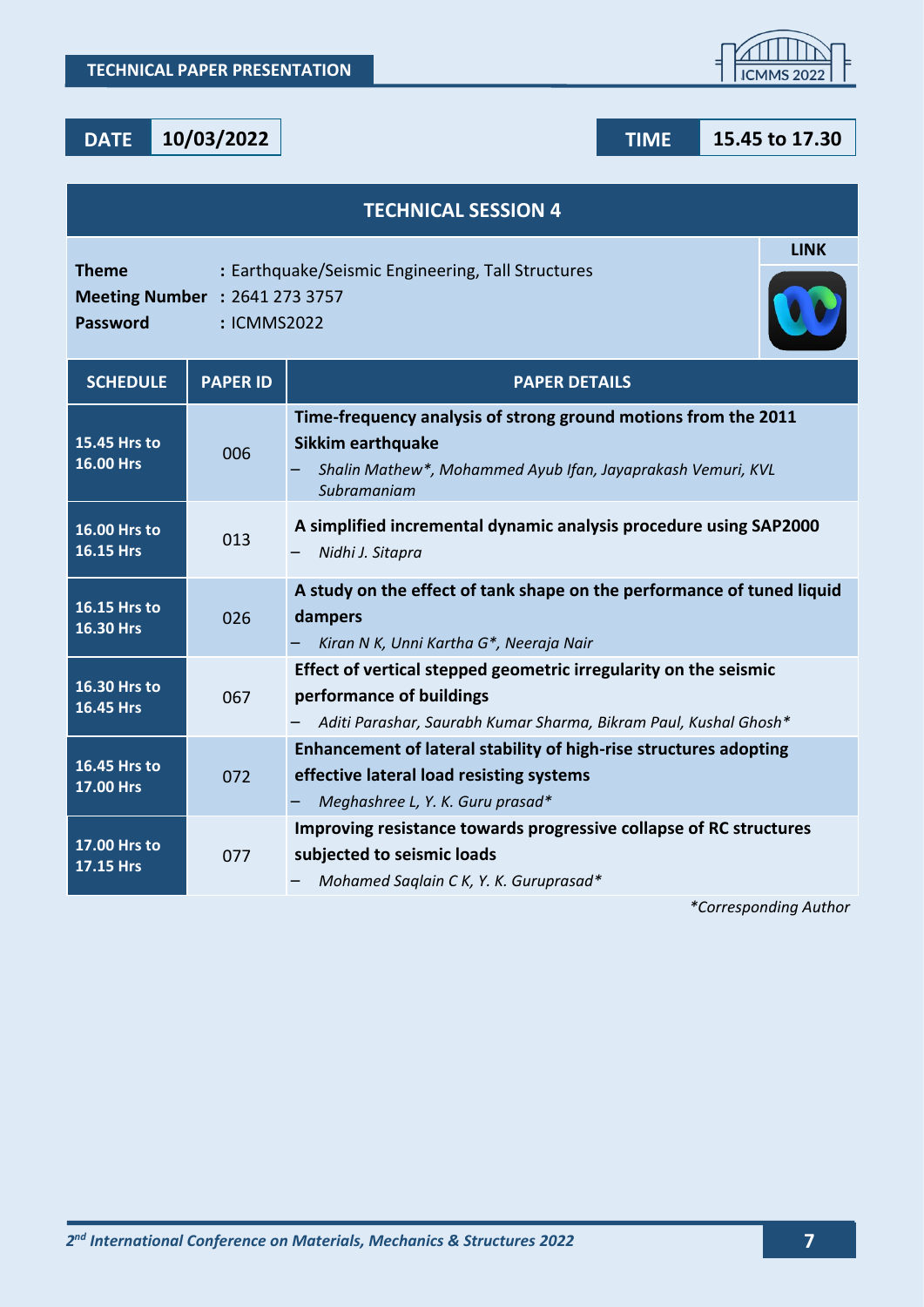

|                                                                          |                 | <b>TECHNICAL SESSION 5</b>                                                                                                                                                           |
|--------------------------------------------------------------------------|-----------------|--------------------------------------------------------------------------------------------------------------------------------------------------------------------------------------|
| <b>Theme</b><br><b>Meeting Number : 2641 044 7452</b><br><b>Password</b> | : ICMMS2022     | <b>LINK</b><br>: Concrete Technology                                                                                                                                                 |
| <b>SCHEDULE</b>                                                          | <b>PAPER ID</b> | <b>PAPER DETAILS</b>                                                                                                                                                                 |
| 11.15 Hrs to<br>11.30 Hrs                                                | 007             | The effect on concrete strength by partially replacing cement with brick<br>kiln dust and fly ash<br>Dubey Saurabh*, Dr. Deepak Gupta, Dr. Mainak Mallik                             |
| 11.30 Hrs to<br>11.45 Hrs                                                | 028             | Durability of steel-polypropylene hybrid fiber concrete<br>Hillol Chakravarty*, Sanjeev Sinha, Vavitikalva Venkataramana, Bimal<br>Kumar                                             |
| 11.45 Hrs to<br>12.00 Hrs                                                | 036             | High performance mortar using alternative materials - A review<br>Vikas Kumar*, Sanjay Kumar                                                                                         |
| 12.00 Hrs to<br>12.15 Hrs                                                | 091             | A Critical Review on Precast Concrete. Recent Development & Practices<br>in Indian Context<br>Omkar Jadhav, Pravin R. Minde*                                                         |
| 12.15 Hrs to<br>12.30 Hrs                                                | 096             | A critical review of utilization of sugarcane bagasse ash in concrete as<br>partial replacement to cement<br>Debadrita Das*, T. Jothi Saravanan, K.I. Syed Ahmed Kabeer, Kunal Bisht |
| 12.30 Hrs to<br><b>12.45 Hrs</b>                                         | 100             | Use of super absorbent polymer with GGBS in normal concrete<br>T. J. Rajeeth *, B. M. Sagar, R. Arpitha, M. S. Shashank, Manu S. Gowda                                               |
| 12.45 Hrs to<br>13.00 Hrs                                                | 101             | Towards enhancing properties of concrete mixed with silica<br>Adnan Khan *, Moinul Haq, Tabassum Naqvi                                                                               |



#### **DATE 11/03/2022 TIME 11.15 to 13.00**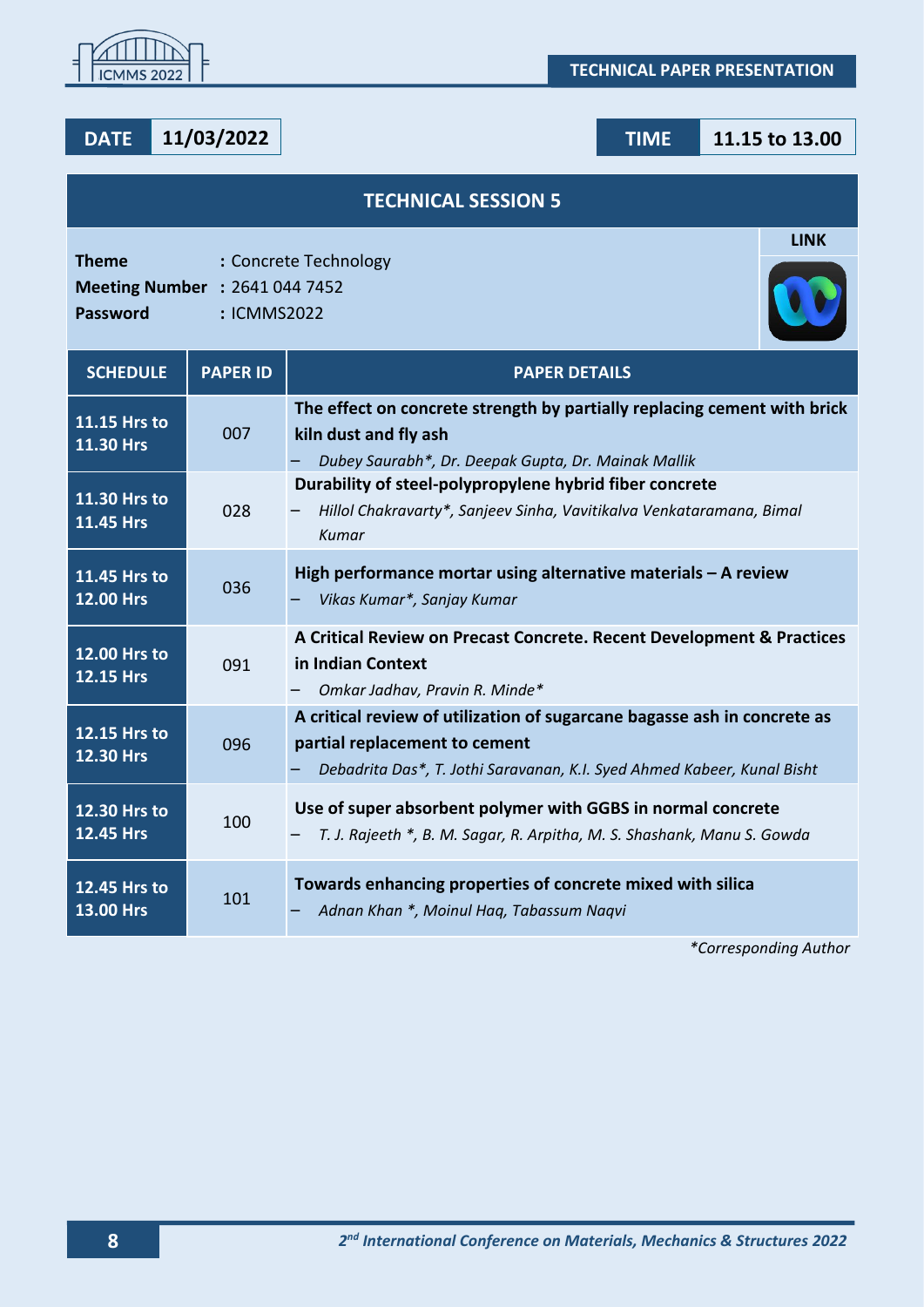|                                                                          |                 | <b>TECHNICAL SESSION 6</b>                                                                                                                                                    |
|--------------------------------------------------------------------------|-----------------|-------------------------------------------------------------------------------------------------------------------------------------------------------------------------------|
| <b>Theme</b><br><b>Meeting Number : 2642 986 4666</b><br><b>Password</b> | : ICMMS2022     | <b>LINK</b><br>: Concrete Technology                                                                                                                                          |
| <b>SCHEDULE</b>                                                          | <b>PAPER ID</b> | <b>PAPER DETAILS</b>                                                                                                                                                          |
| 11.15 Hrs to<br>11.30 Hrs                                                | 002             | Influence on hydration and microstructural properties of low carbon<br>cementitious binder modified with water soluble polymer and fly ash<br>Rajesh Kumar*                   |
| 11.30 Hrs to<br>11.45 Hrs                                                | 014             | Evaluation of variation in parameters of reinforced concrete with the<br>incorporation of ALCCOFINE-1203 and crimped steel fibers<br>Anshul Sharma*, and Hritick Shama        |
| 11.45 Hrs to<br>12.00 Hrs                                                | 033             | Hydrophobic concrete. A review<br>Japneet Sidhu*, Pardeep Kumar                                                                                                               |
| 12.00 Hrs to<br><b>12.15 Hrs</b>                                         | 046             | Translucent concrete as a sustainable material<br>Madhulika Sinha*                                                                                                            |
| 12.15 Hrs to<br>12.30 Hrs                                                | 061             | Potential use of clay brick dust in concrete industry. An overview<br>Abdu Salam P *, Mini Remanan                                                                            |
| 12.30 Hrs to<br><b>12.45 Hrs</b>                                         | 074             | Combined use of fine and coarse recycled concrete aggregates in<br>concrete for sustainable development. A review<br>Anasuya Sahu*, Dr. Sanjay Kumar, Prof. A.K.L. Srivastava |
| 12.45 Hrs to<br>13.00 Hrs                                                | 099             | Forecasting Service Life of Concrete Structure Using Life-365 Software<br>Jayadurgalakshmi Manickam, Udhaya Kumar Thangarasu*                                                 |



**DATE 11/03/2022 TIME 11.15 to 13.00**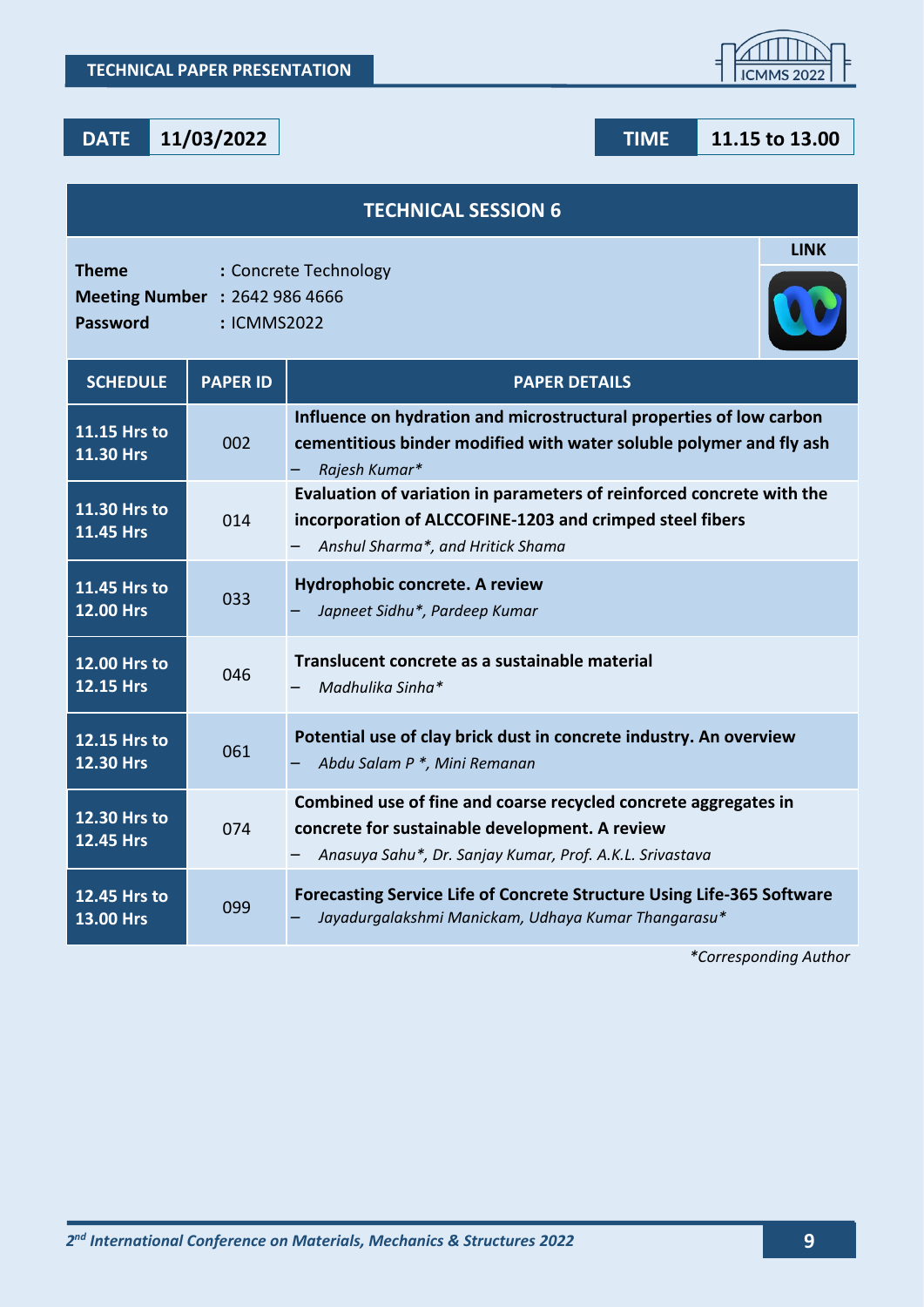

**DATE 11/03/2022 TIME 15.45 to 17.30**

| <b>TECHNICAL SESSION 7</b>                                                                                                                                                                    |                 |                                                                                                                                                                                    |  |
|-----------------------------------------------------------------------------------------------------------------------------------------------------------------------------------------------|-----------------|------------------------------------------------------------------------------------------------------------------------------------------------------------------------------------|--|
| <b>LINK</b><br><b>Theme</b><br>: Repair, Retrofitting and Rehabilitation, Smart Materials and<br><b>Structures</b><br><b>Meeting Number : 2644 988 4530</b><br><b>Password</b><br>: ICMMS2022 |                 |                                                                                                                                                                                    |  |
| <b>SCHEDULE</b>                                                                                                                                                                               | <b>PAPER ID</b> | <b>PAPER DETAILS</b>                                                                                                                                                               |  |
| 15.45 Hrs to<br>16.00 Hrs                                                                                                                                                                     | 010             | A multi objective optimization framework for sustainable retrofit of<br><b>Indian buildings</b><br>Harshit Jain*, Albert Thomas, Tripti Singh Rajput                               |  |
| 16.00 Hrs to<br>16.15 Hrs                                                                                                                                                                     | 024             | Structural behaviour of prestressed concrete hollow core slabs under<br>elevated temperature<br>Jeyashree T. M), P. R. Kannan Rajkumar*                                            |  |
| 16.15 Hrs to<br>16.30 Hrs                                                                                                                                                                     | 030             | Uncertainty quantification of structures using belief theory<br>Sushma H Metagudda*, A S Balu                                                                                      |  |
| 16.30 Hrs to<br><b>16.45 Hrs</b>                                                                                                                                                              | 073             | Retrofitting of RC footings subjected to settlement due to earthquake<br>Nadeem Bilagi, Y.K. Guruprasad*                                                                           |  |
| 16.45 Hrs to<br>17.00 Hrs                                                                                                                                                                     | 075             | Restoration of vertical and lateral stability of a distressed RC structure<br>adopting RC jacketing and composite structural members<br>Rakesh A Patil, Y.K. Guruprasad*           |  |
| 17.00 Hrs to<br>17.15 Hrs                                                                                                                                                                     | 078             | Improved blast resistance of existing industrial building adopting global<br>and local retrofit strategies<br>Pratiksha U Dodamani, Y. K. Guruprasad*<br>$*$ Cannannamatina Aiithe |  |

*\*Corresponding Author*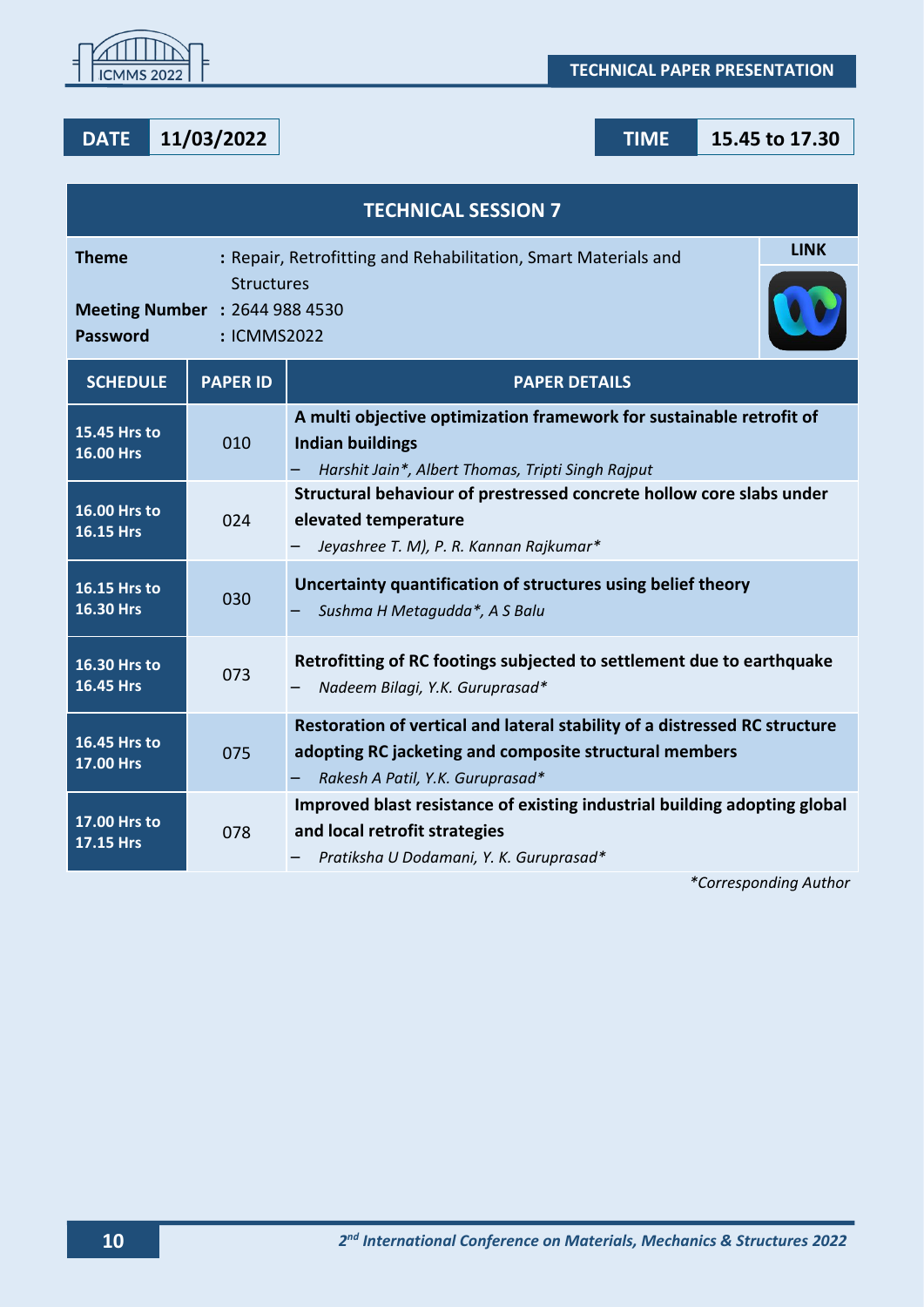**DATE 11/03/2022 TIME 15.45 to 17.30**

| <b>Theme</b><br>Meeting Number : 2641 423 2154<br><b>Password</b> | : ICMMS2022     | <b>LINK</b><br>: Construction and Building Materials, New Technologies in Structural<br>Design & Construction                                                                                            |
|-------------------------------------------------------------------|-----------------|----------------------------------------------------------------------------------------------------------------------------------------------------------------------------------------------------------|
| <b>SCHEDULE</b>                                                   | <b>PAPER ID</b> | <b>PAPER DETAILS</b>                                                                                                                                                                                     |
| 15.45 Hrs to<br><b>16.00 Hrs</b>                                  | 017             | Tensile and ball indentation response of AM350 steel at room<br>temperature<br>S.C.S.P. Kumar Krovvidi*, J. Ganesh Kumar, Sunil Goyal, G.V. Prasad Reddy,<br>M. Vasudevan, S. Raghupathy                 |
| 16.00 Hrs to<br><b>16.15 Hrs</b>                                  | 032             | Experimental investigations on the uniaxial tensile behavior of carbon<br>textile reinforced geopolymer mortar<br>Anjana Elsa Alexander*, A. P. Shashikala                                               |
| 16.15 Hrs to<br>16.30 Hrs                                         | 039             | Influence of dry lime sludge on the physico-mechanical &<br>microstructural properties of low carbon cementitious composites<br>exposed at elevated temperature<br>Chandra Shekhar Sharma, Rajesh Kumar* |
| 16.30 Hrs to<br>16.45 Hrs                                         | 053             | Benefit cost analysis of 3D printed concrete building<br>Najeeb Manhanpally*, Suman Saha                                                                                                                 |
| 16.45 Hrs to<br>17.00 Hrs                                         | 081             | Variability in the compressive strength of paving blocks using waste<br>plastic<br>Jyoti Prakash Giri, Monalisa Priyadarshini*, Ruchismita Mahakhud                                                      |
| 17.00 Hrs to<br>17.15 Hrs                                         | 083             | Durability properties of geopolymer concrete from fly ash and GGBS<br>Srividya. T*, Kannan Rajkumar P.R.                                                                                                 |
| 17.15 Hrs to<br>17.30 Hrs                                         | 085             | Mechanical strength optimization of geopolymer concrete pavement<br>blocks<br>Debjit Mitra Roy*, Piyali Sengupta, Satadru Das Adhikary                                                                   |
|                                                                   |                 | *Corresponding Author                                                                                                                                                                                    |

**TECHNICAL SESSION 8**

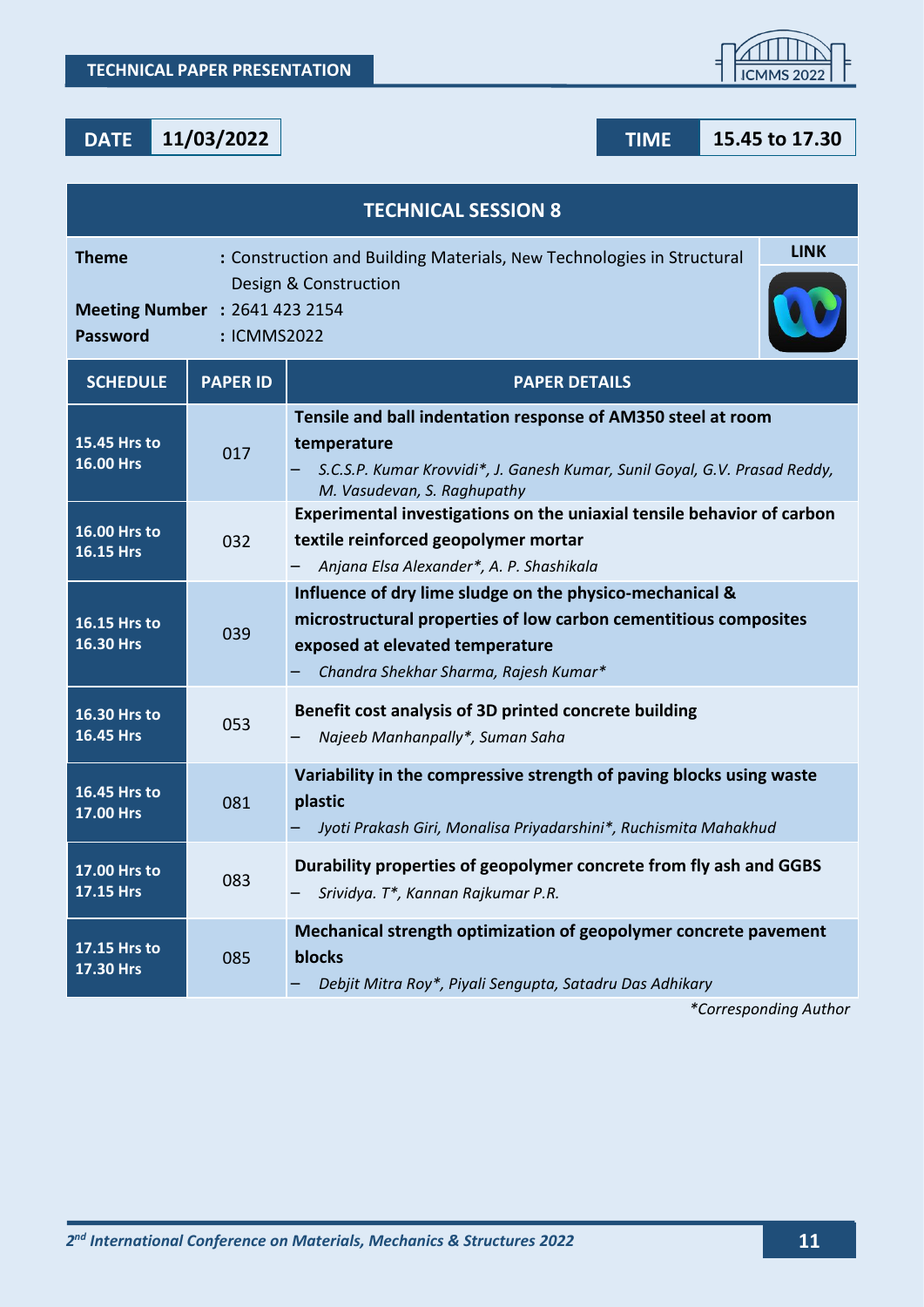



|  | TIME |  |
|--|------|--|
|  |      |  |

| <b>TECHNICAL SESSION 9</b>                                                                                                                  |                 |                                                                                                                                                                                                                     |  |
|---------------------------------------------------------------------------------------------------------------------------------------------|-----------------|---------------------------------------------------------------------------------------------------------------------------------------------------------------------------------------------------------------------|--|
| <b>LINK</b><br><b>Theme</b><br>: Concrete and Masonry Structures<br><b>Meeting Number : 2642 059 4569</b><br><b>Password</b><br>: ICMMS2022 |                 |                                                                                                                                                                                                                     |  |
| <b>SCHEDULE</b>                                                                                                                             | <b>PAPER ID</b> | <b>PAPER DETAILS</b>                                                                                                                                                                                                |  |
| 11.15 Hrs to<br>11.30 Hrs                                                                                                                   | 008             | Numerical modelling of an unreinforced masonry wall with central<br>window opening<br>Ruthviz Kodali*, Faisal Mehraj Wani, Tariq Anwar Aquib, Jayaprakash<br>Vemuri                                                 |  |
| 11.30 Hrs to<br>11.45 Hrs                                                                                                                   | 021             | Analytical study of reduced beam section under cyclic behavior<br>Jafla T K *, Vishnu T Unni                                                                                                                        |  |
| 11.45 Hrs to<br>12.00 Hrs                                                                                                                   | 022             | Universal grey number systems for uncertainty quantification<br>Akshay kumar*, A S Balu                                                                                                                             |  |
| 12.00 Hrs to<br>12.15 Hrs                                                                                                                   | 037             | Comparison study of concrete constitutive models in ABAQUS for<br>evaluating impact force under low velocity impact loading<br>K Senthil*, Rachit Sharma                                                            |  |
| 12.15 Hrs to<br>12.30 Hrs                                                                                                                   | 058             | Application of V-D strut model for analysis and design of multi-story<br>confined masonry buildings<br>Bonisha Borah*, Hemant B. Kaushik, Vaibhav Singhal                                                           |  |
| 12.30 Hrs to<br>12.45 Hrs                                                                                                                   | 098             | A short review of innovation in autonomous car in combination with<br>mechanical and electronics<br>Sahil Negi, Kulwant Singh*, Anuj Kumar Sehgal                                                                   |  |
| 12.45 Hrs to<br>13.00 Hrs                                                                                                                   | 102             | Long-Span Through-Beam RCS System for Fast Construction of<br><b>Industrial Buildings In Low Seismic Zones</b><br>M. Adil Dar*, Abhishek Verma, Sze Dai Pang and Jat-Yuen Richard Liew<br>$*$ Cannaguagulian Authau |  |



#### **DATE 12/03/2022 TIME 11.15 to 13.00**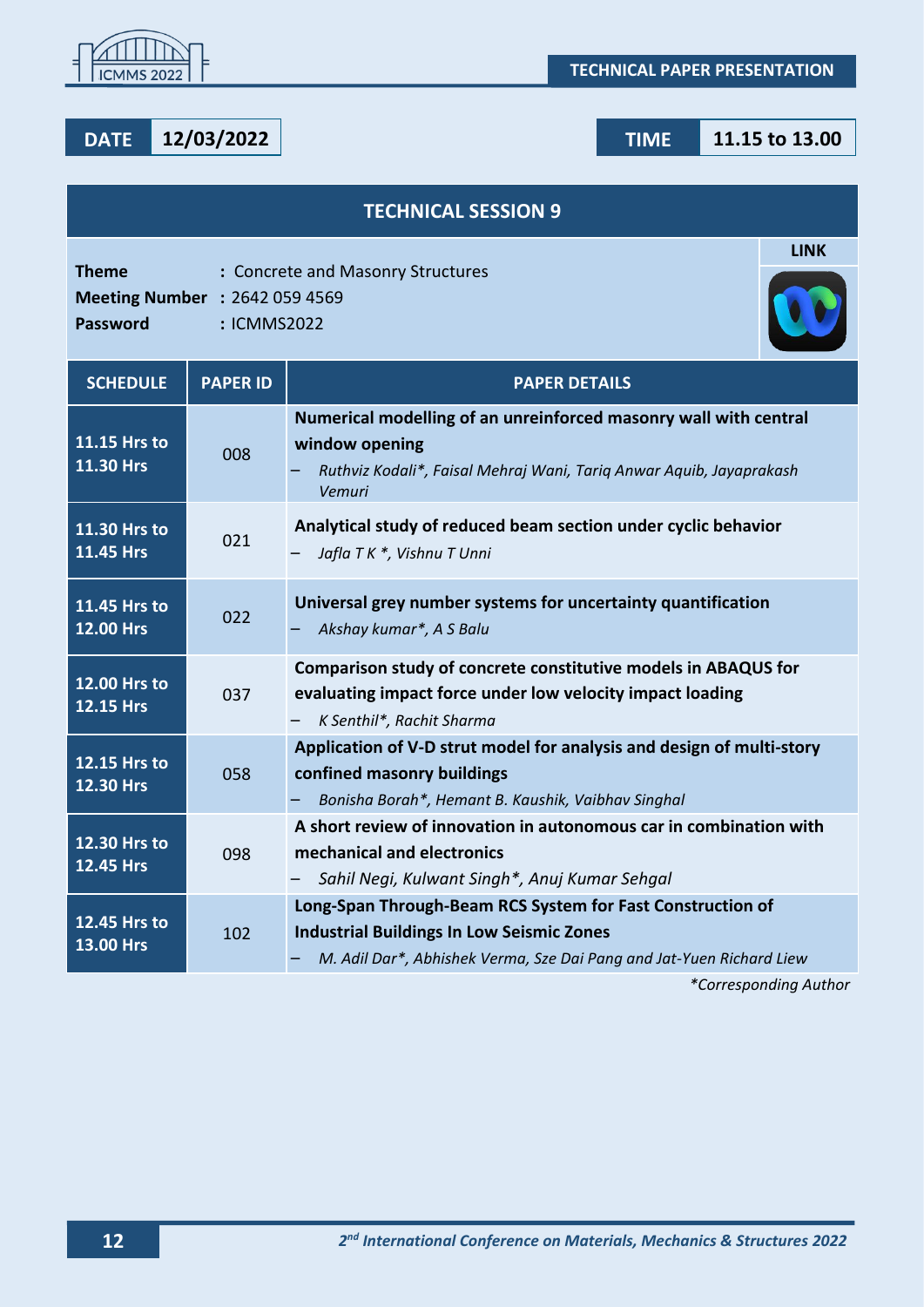**DATE 12/03/2022 TIME 11.15 to 13.00**

| <b>TECHNICAL SESSION 10</b>                                             |                                                                                                                         |                                                                                                                                                                                                      |  |
|-------------------------------------------------------------------------|-------------------------------------------------------------------------------------------------------------------------|------------------------------------------------------------------------------------------------------------------------------------------------------------------------------------------------------|--|
| <b>Theme</b>                                                            | <b>LINK</b><br>: Fluid-Structure Interaction, Structural Dynamics, Structural Stability,<br><b>Structural Mechanics</b> |                                                                                                                                                                                                      |  |
| <b>Meeting Number : 2644 954 1258</b><br><b>Password</b><br>: ICMMS2022 |                                                                                                                         |                                                                                                                                                                                                      |  |
| <b>SCHEDULE</b>                                                         | <b>PAPER ID</b>                                                                                                         | <b>PAPER DETAILS</b>                                                                                                                                                                                 |  |
| 11.15 Hrs to<br>11.30 Hrs                                               | 016                                                                                                                     | Influence of geometric parameters in self-damping efficiency of<br>rectangular liquid storage tanks<br>P Nimisha*, B R Jayalekshmi, Katta Venkataramana                                              |  |
| 11.30 Hrs to<br>11.45 Hrs                                               | 018                                                                                                                     | Numerical simulation for design improvement in diffuser of multistage<br>centrifugal pump<br>Bhushan R. Rode*, Ruchi Khare                                                                           |  |
| 11.45 Hrs to<br>12.00 Hrs                                               | 048                                                                                                                     | Effect of cyclic pressure on sealing behaviour of spiral wound gasket in<br>flange joint<br>N. Rino Nelson                                                                                           |  |
| 12.00 Hrs to<br><b>12.15 Hrs</b>                                        | 066                                                                                                                     | Response of dynamic wind load on high rise building supported on raft<br>and piled raft foundation using different outrigger system<br>Kiran A Mayacharya*, Dr. Tejas D. Doshi, Dr. V. D. Gundakalle |  |
| 12.15 Hrs to<br>12.30 Hrs                                               | 080                                                                                                                     | <b>Investigations with blast wave simulators</b><br>Kaviarasu Kannan*, Shyam Sundar, Alagappan Ponnalagu                                                                                             |  |
| 12.30 Hrs to<br>12.45 Hrs                                               | 082                                                                                                                     | The overview and application of generalised beam theory in buckling<br>analysis of thin-walled structures<br>Aparna Baburaj*, Vijaya Vengadesh Kumar Jeyapragasam                                    |  |
| 12.45 Hrs to<br>13.00 Hrs                                               | 097                                                                                                                     | A Porous Metal Constitutive Model Applicable for Wide Range of Stress<br><b>Triaxialities</b><br>Suranjit Kumar*, M. K. Sama, P. K. Singh, J. Chattopadhyay                                          |  |
|                                                                         |                                                                                                                         | *Corresponding Author                                                                                                                                                                                |  |

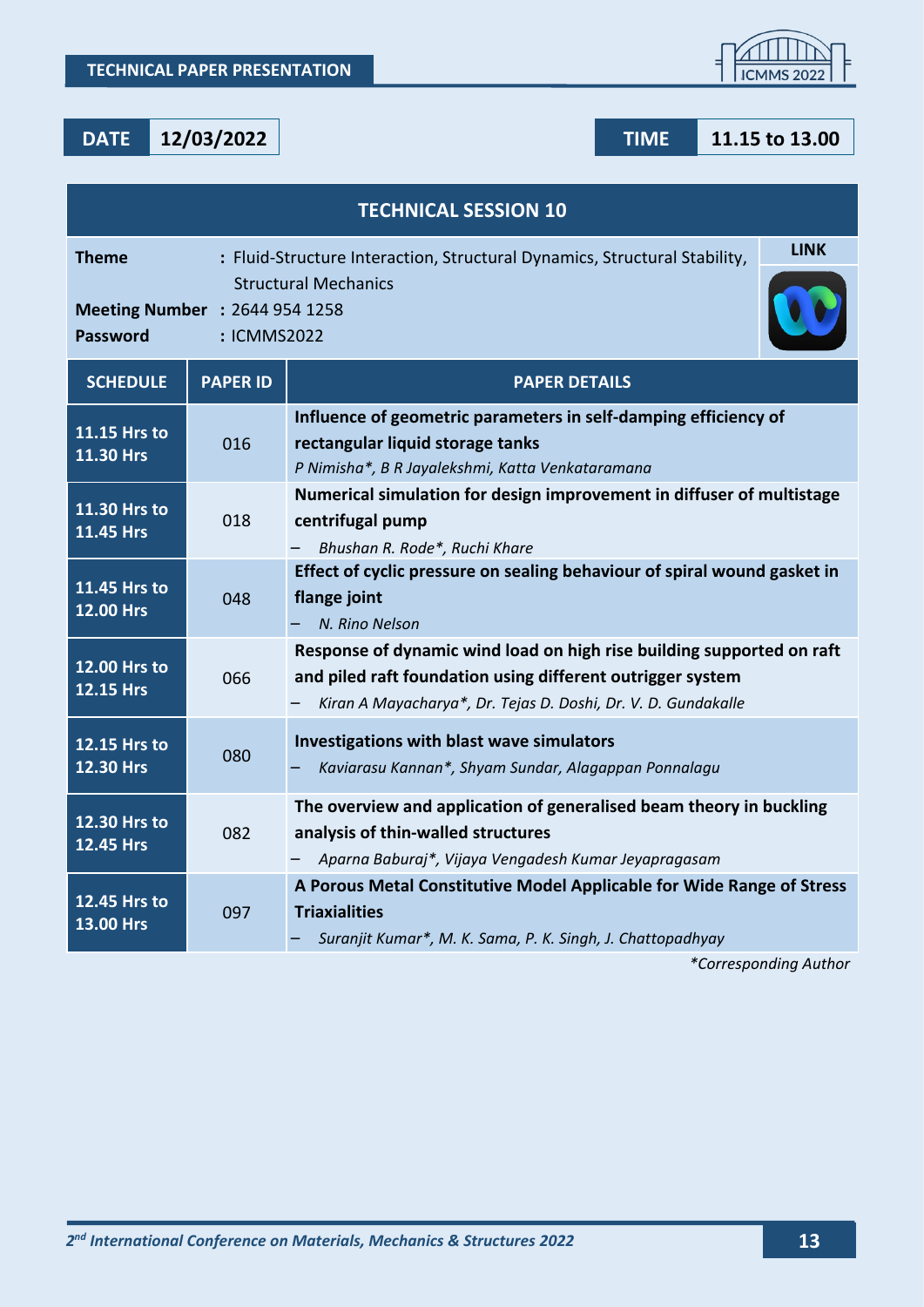

**DATE 12/03/2022 TIME 14.45 to 16.30**

| <b>TECHNICAL SESSION 11</b>                                                     |                                                                                 |                                                                                                                                                                            |  |
|---------------------------------------------------------------------------------|---------------------------------------------------------------------------------|----------------------------------------------------------------------------------------------------------------------------------------------------------------------------|--|
| <b>Theme</b>                                                                    | <b>LINK</b><br>: Performance-Based Design, Underground Structures, Geotechnical |                                                                                                                                                                            |  |
| engineering<br>Meeting Number : 2641 000 2096<br><b>Password</b><br>: ICMMS2022 |                                                                                 |                                                                                                                                                                            |  |
| <b>SCHEDULE</b>                                                                 | <b>PAPER ID</b>                                                                 | <b>PAPER DETAILS</b>                                                                                                                                                       |  |
| 14.45 Hrs to<br>15.00 Hrs                                                       | 003                                                                             | Montmorillonite content of expansive soils and its relationship with<br>swelling and consistency properties<br>P. Sreekanth Reddy*, Bijayananda Mohanty, B. Hanumantha Rao |  |
| 15.00 Hrs to<br>15.15 Hrs                                                       | 005                                                                             | Computational modelling of wind flow in an urban environment. A case<br>study Navi Mumbai<br>Vigneshwaran Rajendran*, Sivasubramanian J                                    |  |
| 15.15 Hrs to<br>15.30 Hrs                                                       | 034                                                                             | Numerical analysis of geosynthetic reinforced soil wall using fly ash as<br>backfill material under dynamic loading<br>Kunjan Saikia*, Shantanu Patra                      |  |
| 15.30 Hrs to<br>15.45 Hrs                                                       | 052                                                                             | Monitoring loading effects of construction steel structure using piezo<br>transducer for electro-mechanical impedance techniques<br>Lukesh Parida *, Sumedha Moharana      |  |
| 15.45 Hrs to<br>16.00 Hrs                                                       | 076                                                                             | <b>Experimental And Numerical Studies on The Effect of Built-In Gradient</b><br>on Rigid Pavements<br>Priya Grace Itti Eipe*, Nazeer M, Reebu Zachariah Koshy              |  |
| 16.00 Hrs to<br>16.15 Hrs                                                       | 087                                                                             | Engineering behaviour of glaciolacustrine varved clays. A review<br>Deepali Anand*, Arindam Dey, Ravi K                                                                    |  |
| 16.15 Hrs to<br>16.30 Hrs                                                       | 090                                                                             | Construction methodology and challenges of self-drilled micro-pile<br>foundation<br>Suhas Tayade*, Yogeshwar Navandar                                                      |  |
|                                                                                 |                                                                                 | *Corresponding Author                                                                                                                                                      |  |